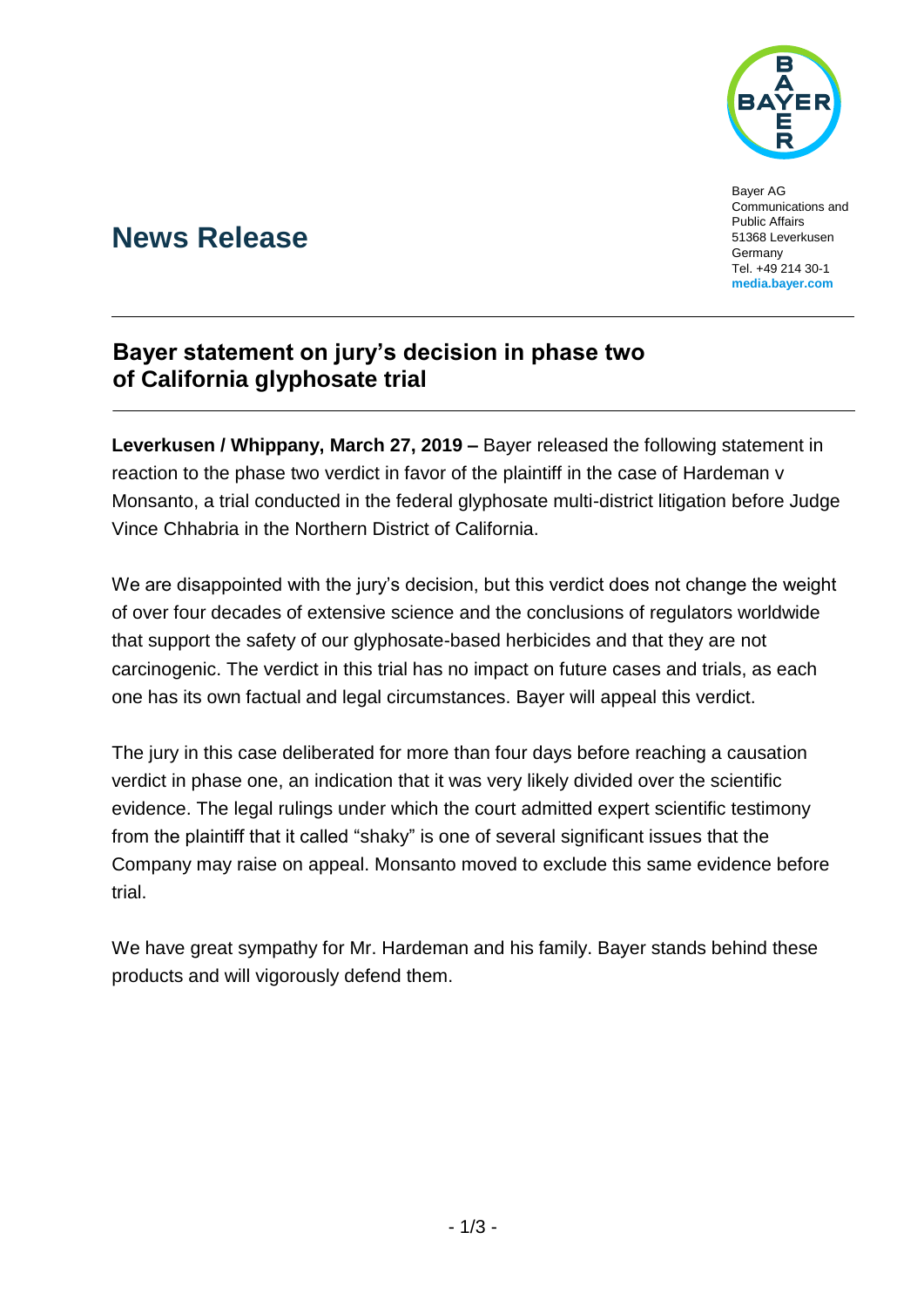Roundup™-products and their active ingredient, glyphosate, have been used safely and successfully for over four decades worldwide and are a valuable tool to help farmers deliver crops to markets and practice sustainable farming by reducing soil tillage, soil erosion and carbon emissions. Regulatory authorities around the world consider glyphosate-based herbicides as safe when used as directed. There is an extensive body of research on glyphosate and glyphosate-based herbicides, including more than 800 rigorous studies submitted to EPA, European and other regulators in connection with the registration process, that confirms that these products are safe when used as directed. Notably, the largest and most recent epidemiologic study – the 2018 independent National Cancer Institute-supported long-term study that followed over 50,000 pesticide applicators for more than 20 years and was published after the IARC monograph – found no association between glyphosate-based herbicides and cancer. Additionally, EPA's 2017 post-IARC cancer risk assessment examined more than 100 studies the agency considered relevant and concluded that glyphosate is "not likely to be carcinogenic to humans," its most favorable rating. As Health Canada noted in a very recent statement, "no pesticide regulatory authority in the world currently considers glyphosate to be a cancer risk to humans at the levels at which humans are currently exposed."

### **About Bayer**

Bayer is a global enterprise with core competencies in the life science fields of health care and nutrition. Its products and services are designed to benefit people by supporting efforts to overcome the major challenges presented by a growing and aging global population. At the same time, the Group aims to increase its earning power and create value through innovation and growth. Bayer is committed to the principles of sustainable development, and the Bayer brand stands for trust, reliability and quality throughout the world. In fiscal 2018, the Group employed around 117,000 people and had sales of 39.6 billion euros. Capital expenditures amounted to 2.6 billion euros, R&D expenses to 5.2 billion euros. For more information, go to [www.bayer.com.](http://www.bayer.com/)